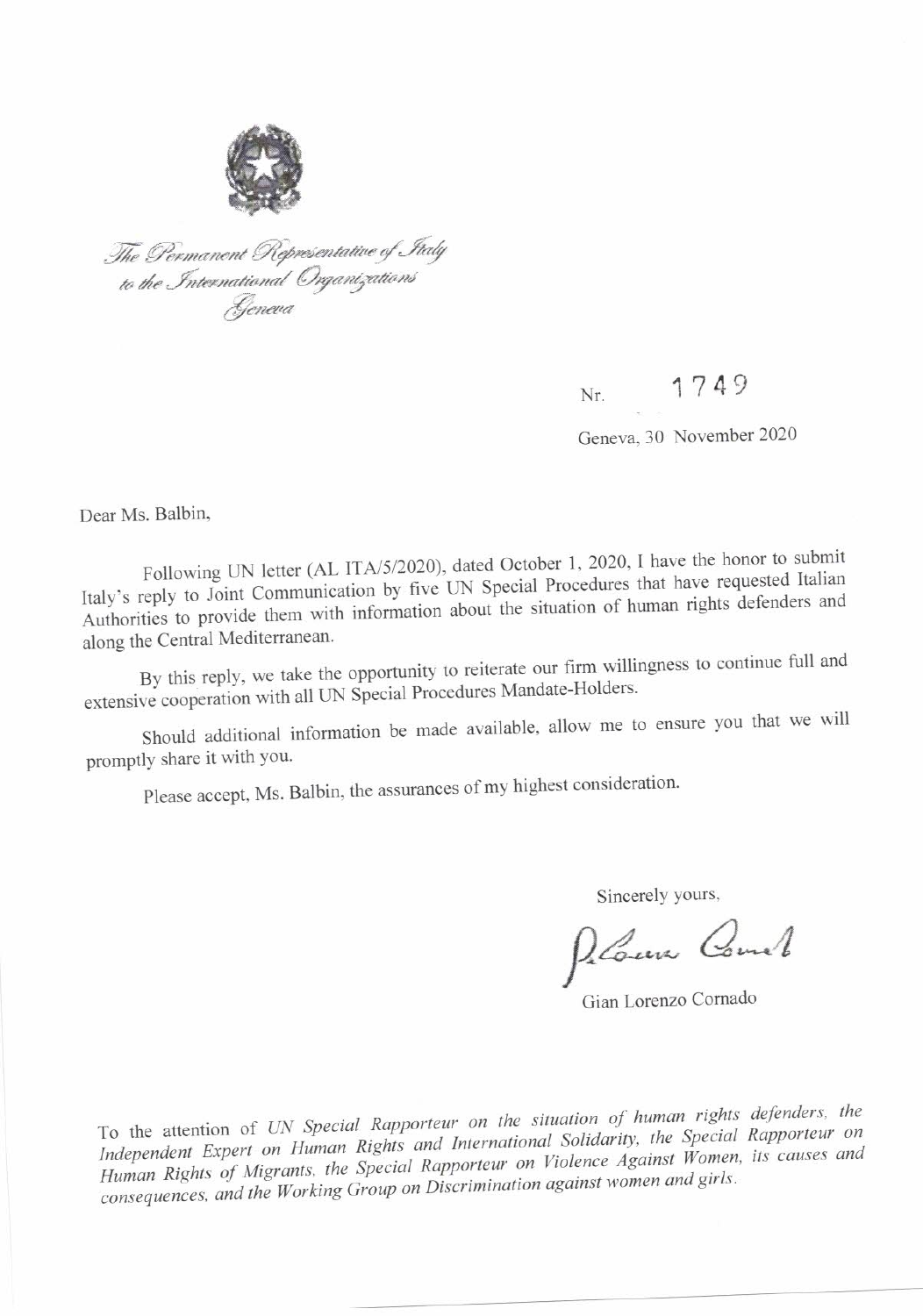**ITALY** 



# **MINISTRY OF FOREIGN AFFAIRS AND INTERNATIONAL COOPERATION** *INTER-MINISTERIAL COMMITTEE FOR HUMAN RIGHTS*

# **ITALY'S REMARKS, IN RESPONSE TO UN JOINT COMMUNICATION (AL ITA 5/2020)**

*November 27, 2020*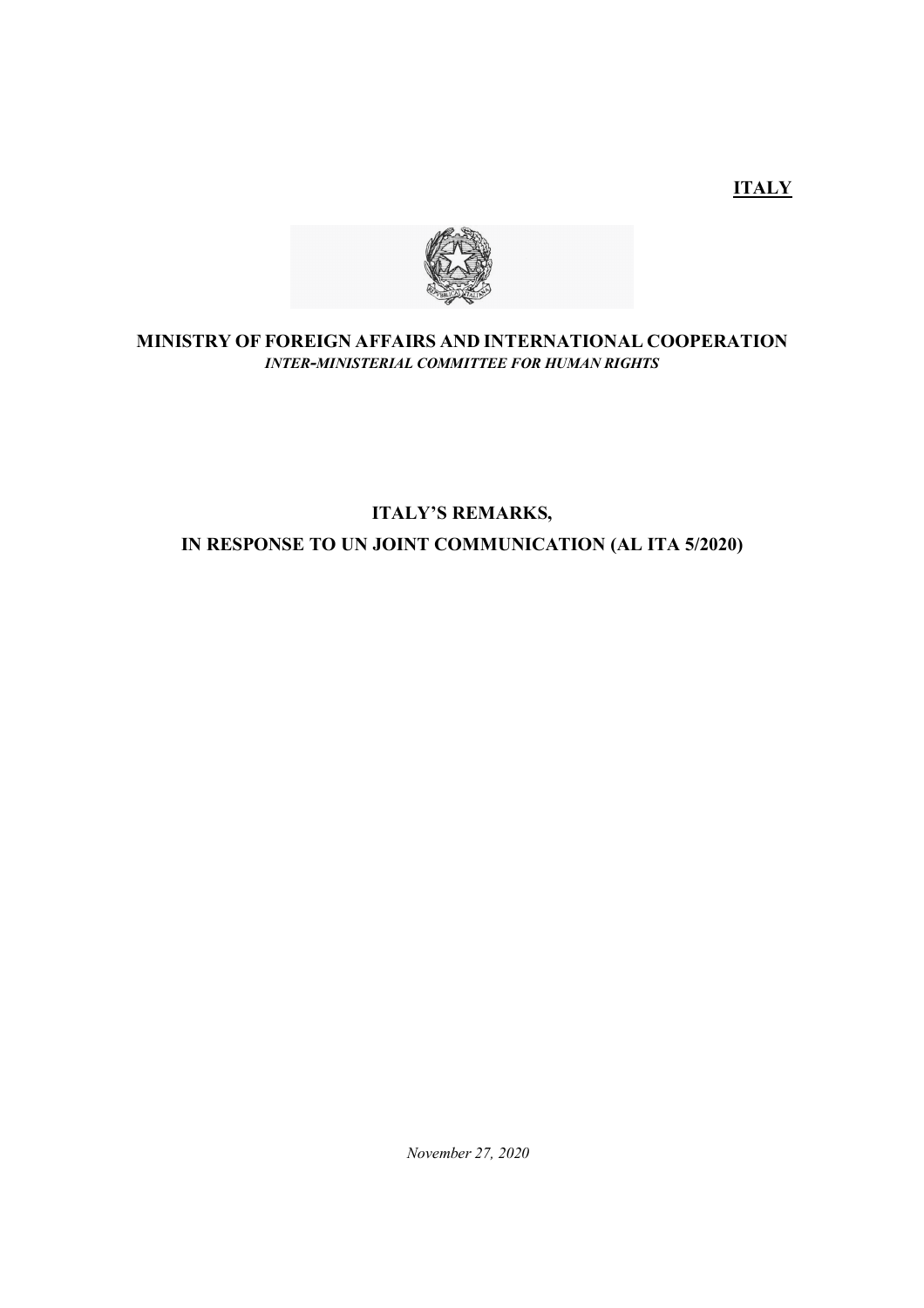### **ITALY'S REMARKS**

Further to letter, dated October 1, 2020 (AL ITA 5/2020) sent by UN Special Rapporteur on the Situation of Human Rights Defenders, UN Independent Expert on Human Rights and International Solidarity, UN Special Rapporteur on the Human Rights of Migrants, UN Special Rapporteur on Violence against Women, its Causes and Consequences, and the UN Working Group on Discrimination against Women and Girls), Italian Authorities are in a position to provide the following remarks:

## **Introduction**

At the outset, we would like to thank UN Special Procedures for acknowledging that Italy replied to relevant Communications, including with regard to JAL ITA 2/2019, JAL ITA 4/2019, JAL ITA 6/2019.

#### **Turning to the specific issues at stake**

1. Ms C. R., in her capacity as commander of the NGO ship "Sea Watch", was arrested on June 29, 2019 *in flagrante delicto* of the crimes referred to in Article 337 of the Italian Criminal Code and Article 1100 of the Italian Naval Code, as she was forcing the blockade imposed by a *Guardia di Finanza* patrol boat and thus docking in the port of Lampedusa Island with 42 immigrants on board, rescued in the Sicilian Channel as part of a humanitarian action.

2. Ms. C. R., placed under house arrest, was required the measure to be banned from residency (*misura del divieto di dimora*). On July 2, the GIP (standing for judge for preliminary investigations) at the Tribunal of Agrigento did not validate the arrest of Ms. C.R. and ordered her immediate release, on the grounds that the suspect acted "in the performance of a duty" (Art. 51 of the Criminal Code).

3. Against the order of the GIP, the competent Public Prosecutor's Office challenged it before the Supreme Court, on July 16, 2019. On January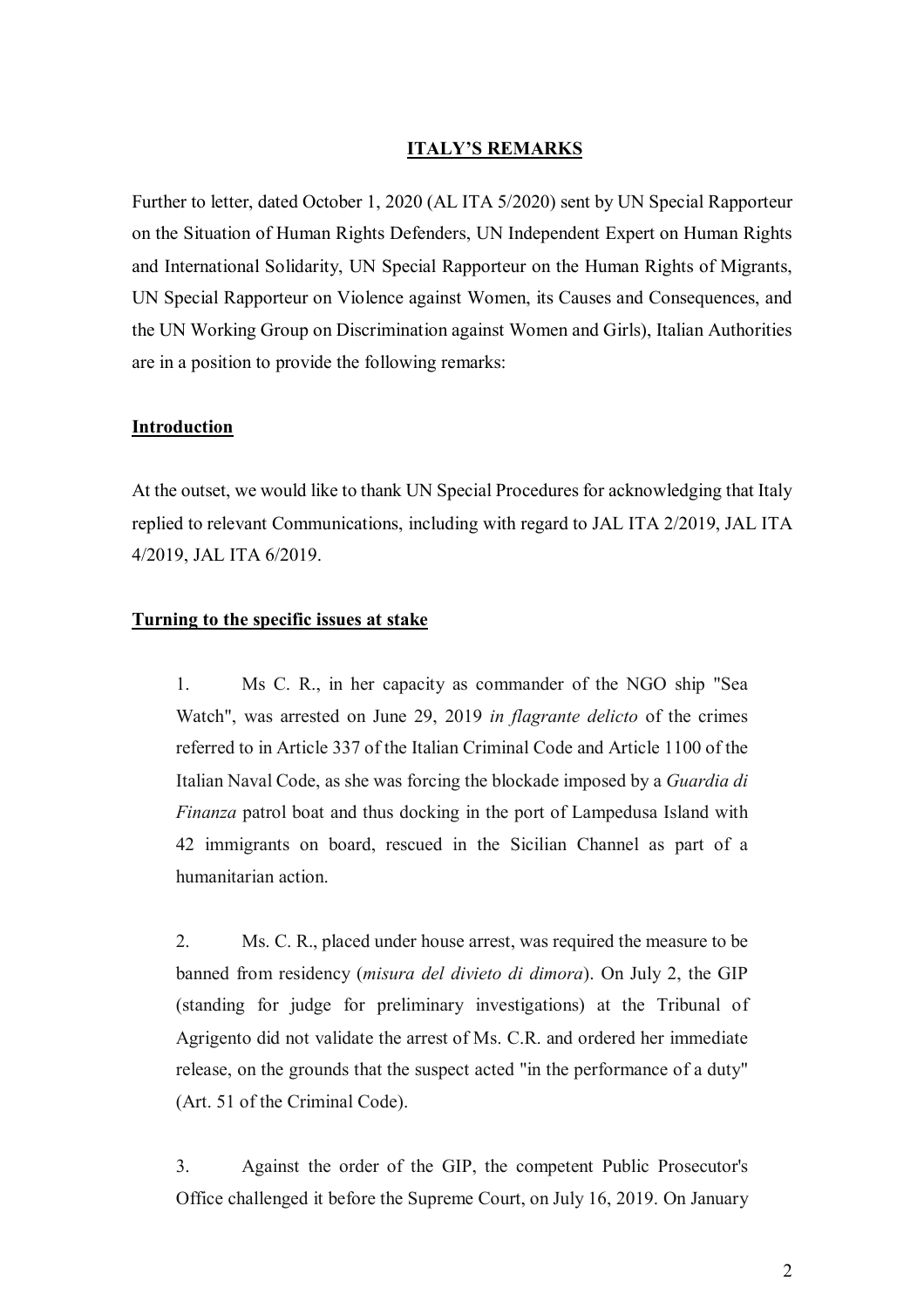16, 2020, the Supreme Court rejected it. The relevant proceedings are still at the preliminary investigation stage.

4. With regard to criminal proceedings 4060/16 mod.21, registered against 26 suspects for Articles 81 and 110 of the Criminal Code, Articles 12, paragraph 3, lett. a), d), and 3bis of Legislative Decree No.286/98 and other crimes, the investigative hypothesis is that they transported foreigners and carried out other acts aimed at illegally procuring entry into the national territory, by transhipping migrants from the motor vessel Iuventa onto other boats of other non-governmental organisations, which then landed at the port of Trapani and other national places in 2016 and 2017.

5. In particular, the members of the crew of the motor vessel Iuventa, belonging to the NGO Jugend Retter, are accused of having embarked migrants from Libyan territorial waters, on several occasion, upon direct contacts with Libyan smugglers: and therefore, illegally, also in violation of the Navigation Code and without the involvement of the Italian Maritime Authority. The investigations, which were very thorough and complex, also involved other vessels.

6. The Iuventa, subjected to preventive seizure by order of the Judge for Preliminary Investigations (GIP) at the Tribunal of Trapani on August 2, 2017 and for these reasons, is still in custody at the Port of Trapani.

7. During the course of the investigation, a full discovery (*incidente probatorio*) relating to complex technical investigations on the computer content of numerous mobile phones, computers and other devices seized from some of the suspects (including foreigners and residents abroad) was carried out: this full discovery (*incidente probatorio*), requested by the lawyers of the persons under investigation, lasted from December 2018 through June 2020.

8. The entire investigative material is being examined by the Public Prosecutor, in order to define the proceedings and the individual criminal responsibilities of the persons under investigation.

9. With regard to the initiatives for the prevention of violence against women, gender-based violence is no longer considered something "private",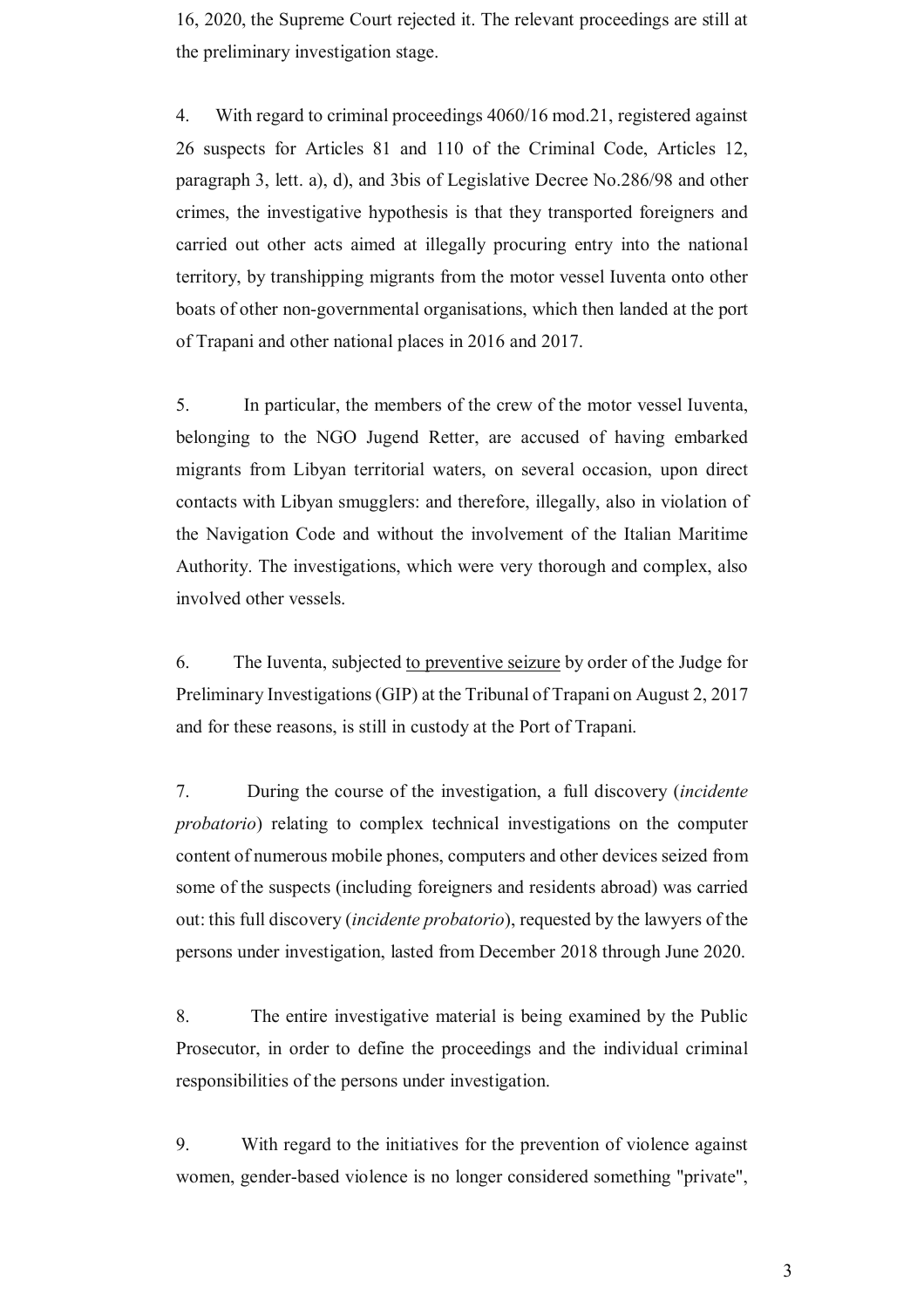but has a "public" character; and the intervention of the state apparatus has helped to protect women's rights, including by relevant legislation, including Act No.38/2009, which has given criminal relevance to new types of crime (Art.612 bis of the criminal code, "persecutory acts").

10. Persecutory acts, or stalking, are a set of vexatious behaviours that induce a psychic and physical discomfort and a well-founded fear for one's own or a relative's safety.

11. The offence is aggravated when it is committed by the separated spouse, even if *de facto* separated, or divorced or by a person who is or has been linked by an affective relationship, or by computer or telematic means. The penalty is increased by up to half if the offence is committed against a child, a pregnant woman or a person with disabilites.

12. Act No.38/2009 also introduced an important prevention tool that allows the Quaestor, as a Provincial Public Security Authority, to intervene quickly to protect victims who request it, as an alternative to criminal proceedings: the warning for stalking is adopted by the Quaestor, upon request of the party concerned.

13. Act No.119/2013 subsequently introduced a warning for episodes of domestic violence, which can also be adopted by the Quaestor, also upon initiative, as a monitoring tool of preventive nature, in parallel with judicial proceedings. In these cases, there is an obligation to inform the victim about anti-violence centres and to put him/her in contact with them. The Quaestor also informs the person warned of the possibility of undergoing a prevention programme arranged by the local social welfare services.

14. To demonstrate that the attention and preventive interventions addressed to the perpetrator of violence are not "inconsistent" with those carried out in support of victims, it is important to read the data on the so-called "recidivism".

15. In fact, the persons who are reported to the judicial authorities following a warning for persecutory acts or mistreatment in the family are at 20% for the warning pursuant to Article 8, while they rise to 30% for the warning for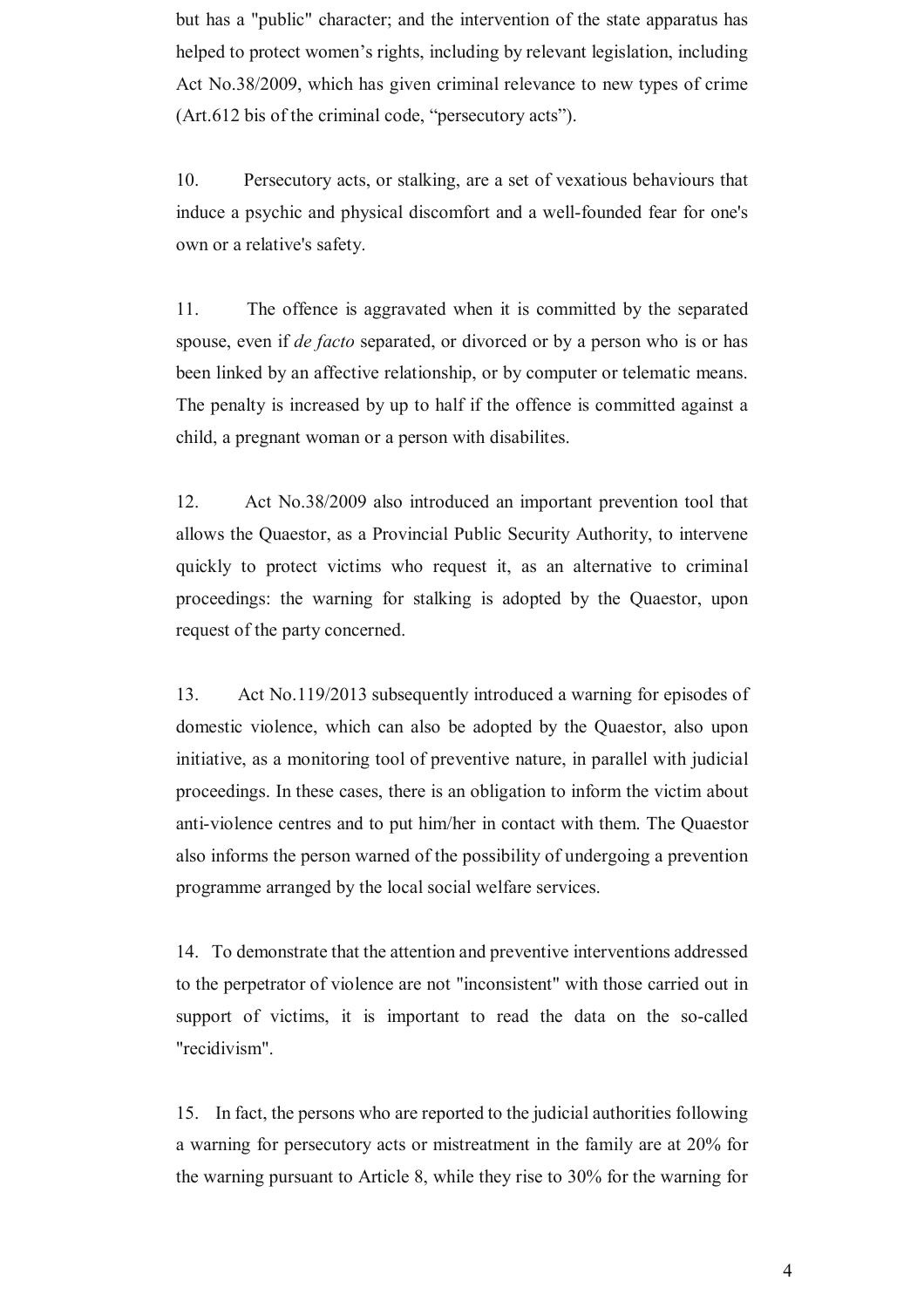domestic violence. The percentages of recidivism of people warned during 2019, although around 13%, are not reported yet because the data is too recent and operational.

16. As mentioned earlier on, when the Police Quaestor proceeds with the warning, s/he must inform the perpetrator about the services available in the area responsible for the psychological assistance of domestic violence offenders, to prevent recidivism and to encourage the adoption of non-violent behaviours in interpersonal relationships.

17. Many Police Headquarters, on their own initiative, have taken steps to guide the person warned in the best possible way towards re-education.

18. In 2018, the Anti-Crime Division of the Milan Police Headquarters signed the Zeus Protocol with the Italian Centre for Promotion and Mediation (in Italiana, CIPM) in 2018: this is an agreement on Persecution and Illtreatment that aims to intercept conducts at risk. The name of the project evokes the "first (known) abuser in history", whose modality of domination and verticalism in relationships is a warning to be taken: so that budding Zeus do not turn into despots, it is necessary to nip their inadequate and violent actions in the bud. The treatment aims at improving the management of emotions in the conviction that intervening at the beginning of the spiral of violence is crucial to prevent the degeneration of the first acts so that the one who committed them can "stop first". This Protocol provides for a special synergy between Police Headquarters and CIPM operators involved in prevention intervention.

19. The Quaestor, once warned the person concerned, "formally invites" him to contact the CIPM operators to access a path - free of charge - of reflection on his harassing behaviour, for example on the difficulty in controlling anger. Since the first year of life, almost 80% of the persons warned by the Quaestor of Milan have taken part in interviews at the Centre. Over time, the experience gained by police officers has grown, along with the percentage of those who accepted the invitation.

20. The data on crime recorded in the province of Milan, at present, appears to have been positively influenced by the use of the above-mentioned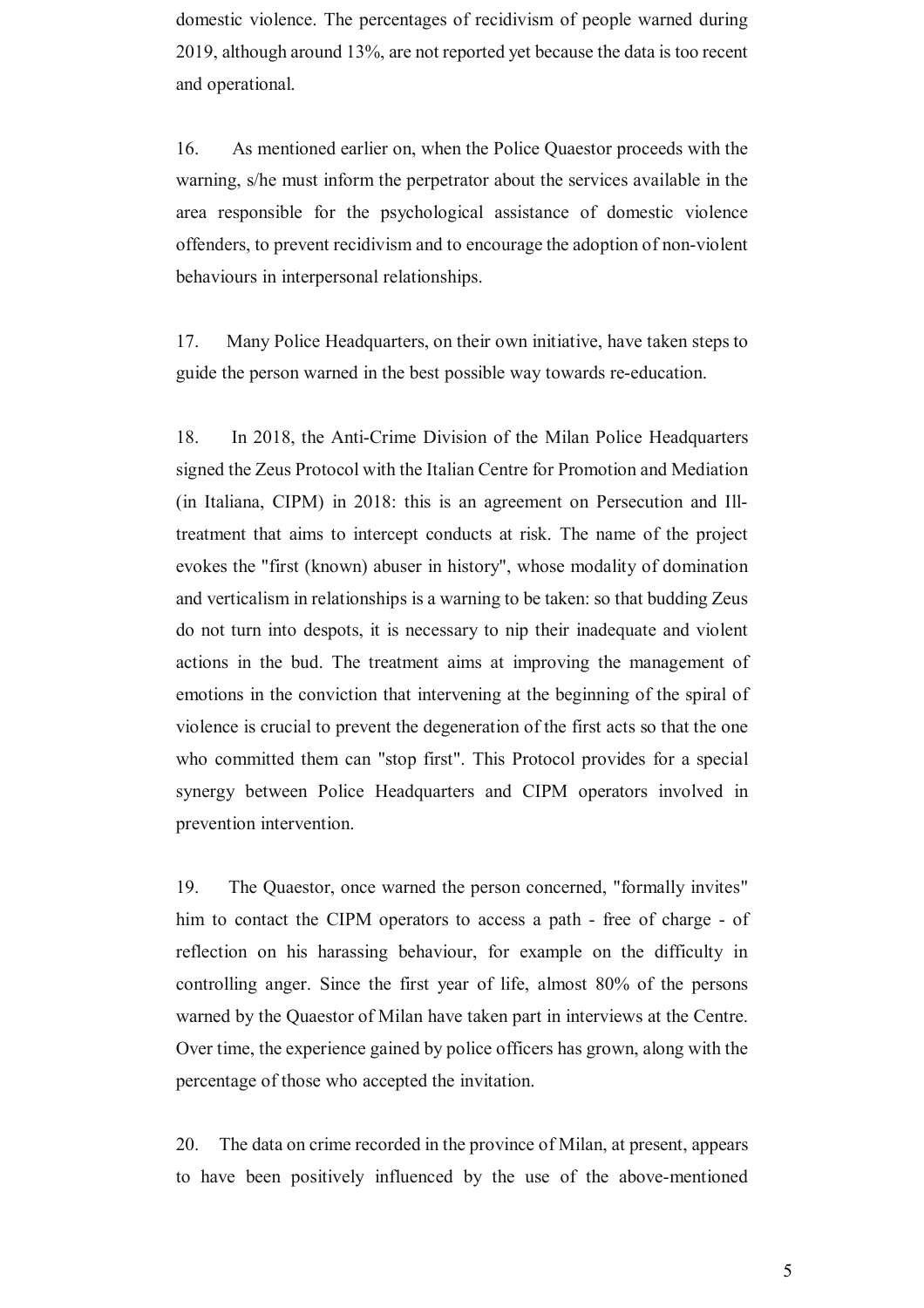precious tool. In one year, cases of stalking decreased by 26% and those of maltreatment in the family by 19%. Only 8% of the persons who turned to the Psychology Centre were subsequently reported to the Judicial Authority for violent conduct. Other similar agreements have led several Police Headquarters, to suggest therapeutic paths to the individuals warned by the relevant Quaestors.

21. More recently, Act No. 69/2019, known as the "Red Code", has innovated and amended the penal discipline, both substantively and procedurally, with regard to domestic and gender-based violence, accompanied it by more severe penalties. Among the novelties, it is provided an accelaration (*sprint*) for the initiation of criminal proceedings for certain offences: among others, mistreatment in the family, stalking, sexual violence, with the effect that any measures to protect victims will be adopted more quickly.

22. To the ban on approaching places where the offended person goes, the judge may add the use of electronic means such as the electronic bracelet. The crime of mistreatment of family members and cohabitants is included among those which allow the application of preventive measures.

23. In the Penal Code, the Act under reference includes four new offences:

- The offence of unlawful distribution of sexually explicit images or videos without the consent of persons displayed (the so-called revenge porn).

- The offence of deforming the person's appearance through permanent injury to the face;

- The offence of coercion or induction into marriage, the penalty of which is aggravated when the offence is committed to the detriment of children. It is also committed when perpetrated abroad, by or to the detriment of an Italian national or a foreigner residing in Italy;

- The violation of orders to leave the family's home and the prohibition to approach the places where the offended person goes.

24. Relevant legislation recognises that all these forms of violence not only limit woman's freedom and her inner personality but, above all, cause serious damage to her and her family members' physical and mental health,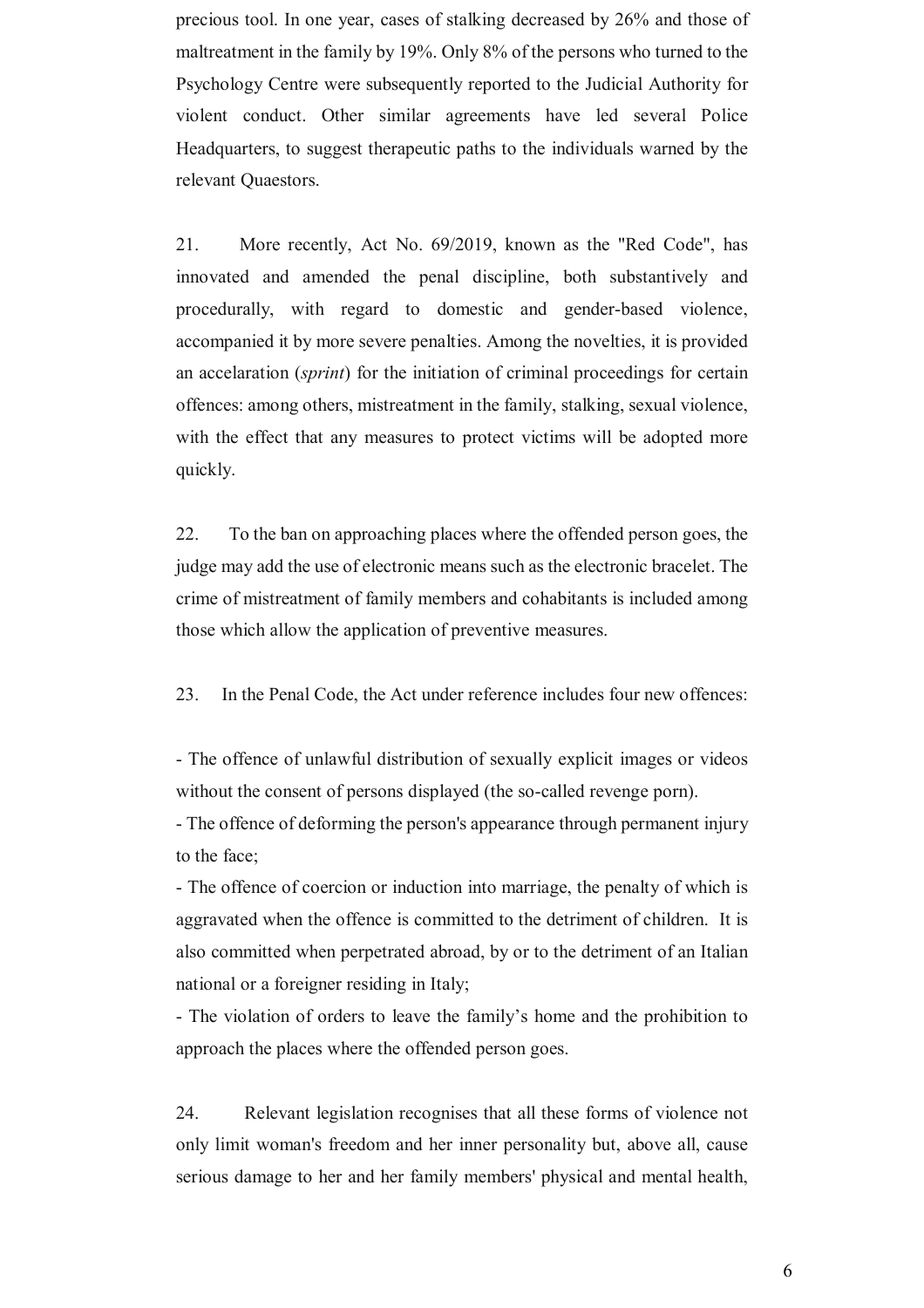leaving them with indelible and profound signs that make the violence suffered an appalling inheritance.

25. As for preventive strategies, Act No. 69/2019 also extended the category of the so-called necessary "qualified" danger for the application of special public security surveillance, introducing the crime of "mistreatment in the family" among those ones covered by Article 4, letter i-ter, of the Anti-Mafia Law Code (Legislative Decree No.159/2011).

26. The Central Anti-Crime Department has provided the Police Headquarters with useful indications on the operational practices that must be implemented in the prevention and fight against gender-based violence, borrowing rules and principles of criminal intervention in all circumstances in which the Police operator has contatcs with the victim, particularly in vulnerable conditions, by a circular letter issued in 2018.

27. Following the entry into force of Act No.69/2019 - the so-called "Red Code" -, indications have been provided to the Police Headquarters, without any prejudice to compliance with the directives issued by the Public Prosecutors. The Quaestors were invited to develop specific protocols of intervention in agreement with local administrations, Local Health Authorities, Provincial Schools, Anti-Violence Centres and Associations dealing with the protection of women.

28. The circular letter on the "Red Code "contains specific indications on the importance of providing any useful information to the victim, in all circumstances in which staff interact with a presumed victim of abuse, and on the special attention that must be paid in the event of children involved in cases of domestic violence. The need to ensure timely training of staff has also been stressed, by planning specific compulsory courses for staff performing public security and judicial police functions. The Police Headquarters have planned training events, awareness-raising campaigns at a local level, and collaboration initiatives with NGOs and external bodies.

29. Preventive strategies also include dissemination of a culture of security and respect for oneself and the others and therefore the development of information and awareness-raising campaigns that have been added to the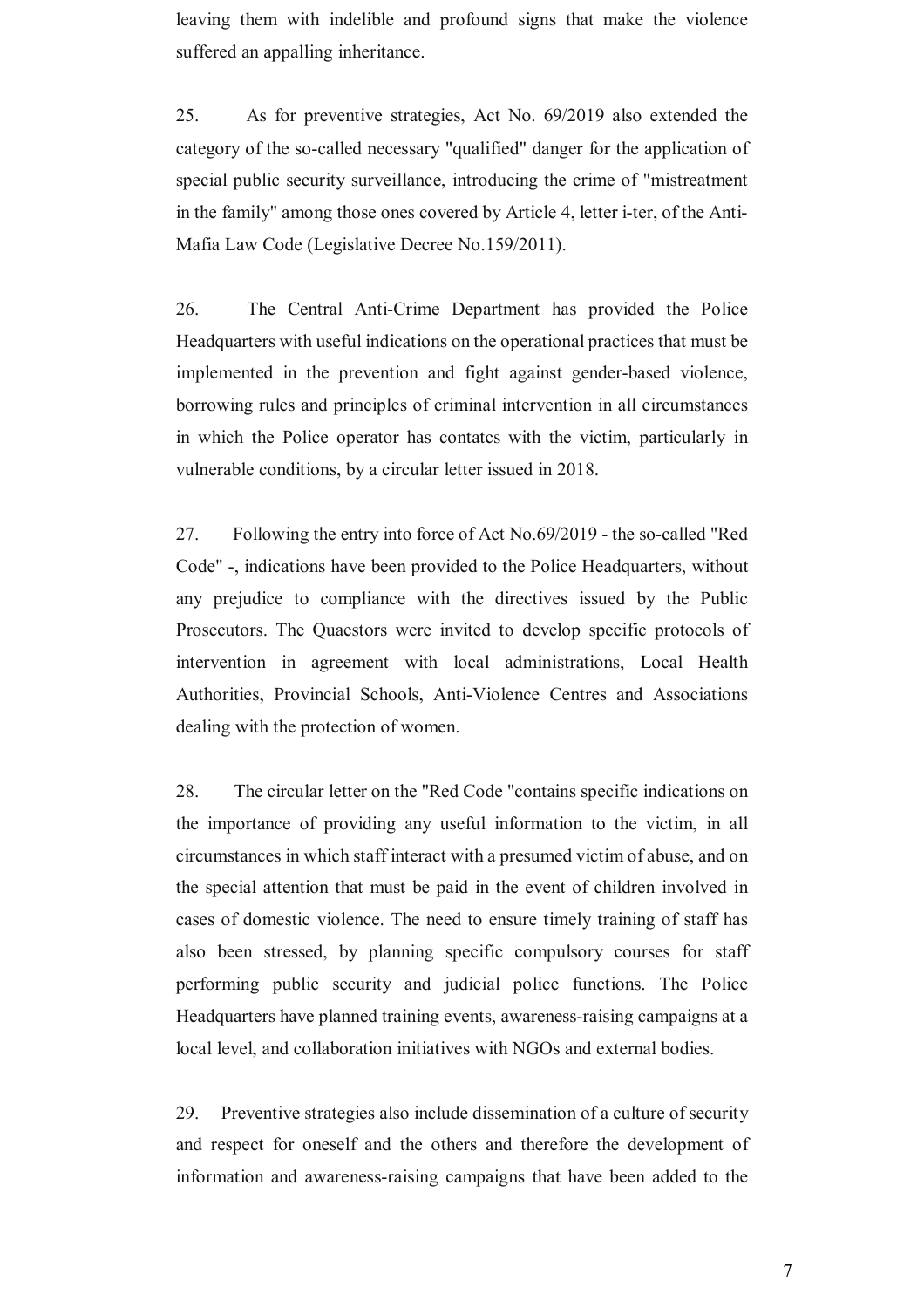"historical" legality-related education campaigns in schools, which the Police Headquarters carry out every year. There is a strong commitment by the State Police to provide knowledge tools to families, teachers and for children's empowerment, in order to raise awareness, especially among those ones who initiate reporting, such as, for example, those who work in the social fabric and can provide the Police Offices with an alert of possible situations of risk or abuse.

30. One cannot talk about child protection without thinking about the prevention of domestic violence, where children can become victims of maltreatment and witnessing violence. The "This is not love" campaign, launched in 2016, has become since 2017 a permanent initiative developed by the Police Headquarters. Its aim is to inform and above all help the emergence of situations of violence, thanks to a careful and proactive approach to the user, offering victims a contact with specialised personnel, aware of how important it is, in case of domestic and/or witnessing violence, to break the isolation and find the courage talking to someone about what is happening at home. This campaign envisages the presence in the squares or other gathering places, of a team made up of a physician /psychologist - from the State Police or the Anti-Violence Centres -, expert operators (from the local investigative Teams, Anti-Crime Division, U.P.G.S.P.), and a representative of the local Anti-Violence Network.

31. Within the framework of the above project, the Central Anti-Crime Directorate has produced three consecutive booklets, entitled "*Questo non è amore* ..." (This is not love ...), containing information on the phenomenon and useful tools for the prevention and fight against violence, disseminated on a large scale throughout the national territory and published on the website: www.poliziadistato.it.

32. The third edition of this booklet was published on the occasion of the International Day for the Elimination of Violence against Women, on 25 November 2019, as part of the commitments of the Operational Plan of the "National Strategic Plan on Male Violence against Women" (2017-2020).

33. The 2019 edition of the above brochure contains information on criminal phenomena related to gender-based violence - including femicides -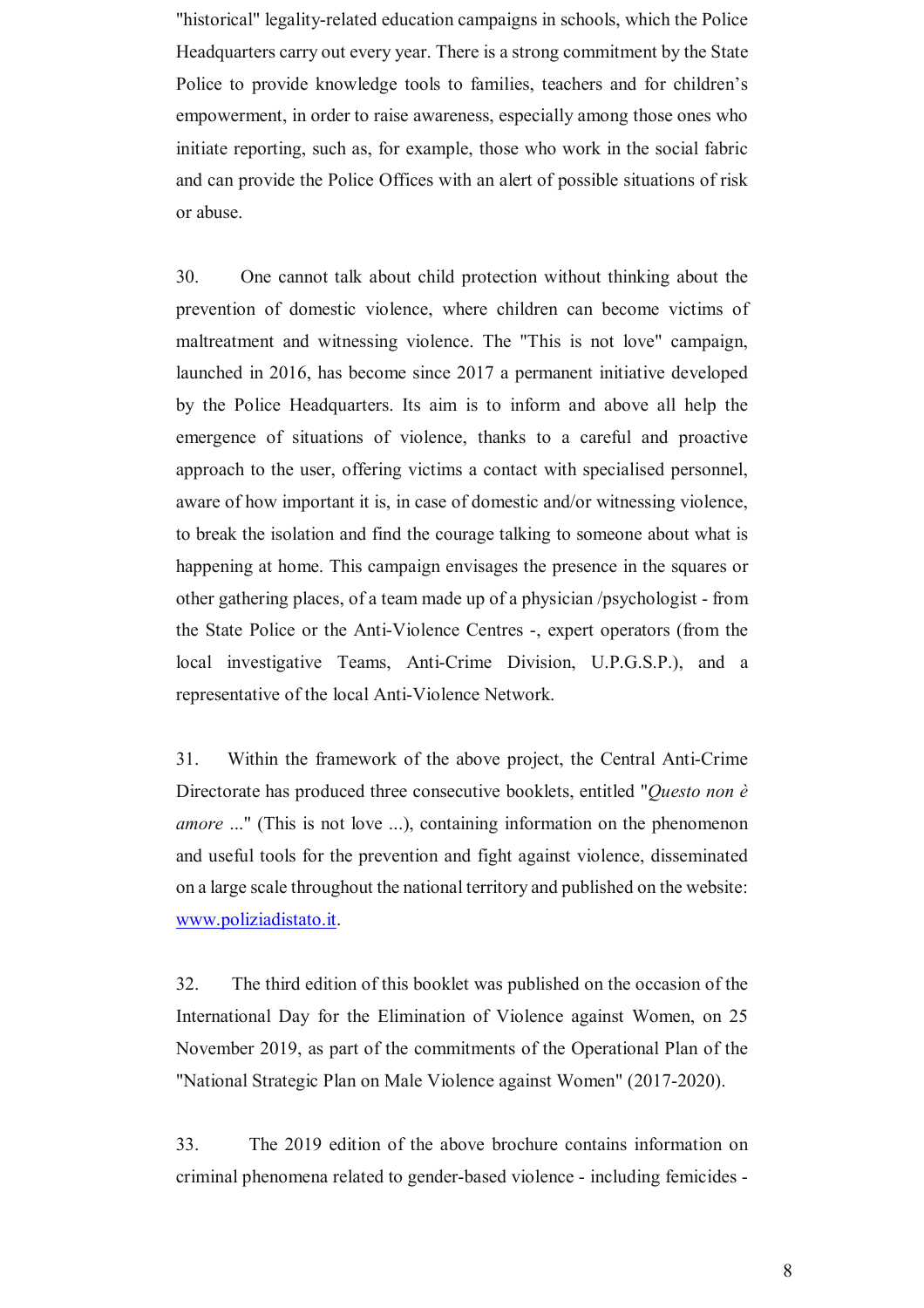and useful tools to protect victims, with focus on the prevention measures implemented by the Public Safety Authority. This brochure contains several "stories" and real-life testimonies with the aim of encouraging victim's awareness of their experience of abuse and the possibility to ask for help and get out of violence.

34. Among the stories, one is dedicated to young victims and the importance of the State Police meetings and the efforts made to provide knowledge tools to families, teachers, young students. A leaflet, translated into several languages (including Chinese), has also been produced and distributed to the Police Headquarters, by the Central Anti-Crime Service portal.

35. In view of the events planned for 2020, the Central Anti-Crime Service has created a bookmark dedicated to the campaign, containing emergency and public utility phone numbers and a flyer highlighting the tools for the protection of vulnerable victims, as useful information tools to be distributed during events dedicated to the prevention of gender-based violence. The fourth edition of the information brochure entitled "This is not love", for the day of 25 November 2020, will be distributed as well.

36. From July 2016 until February 2020, approximately 136,000 contacts were registered, with a peak of 17,432 (including 3,931 children) on the occasion of the International Day for the Elimination of Violence against Women on 25 November 2019. The events scheduled for 14 February 2020 registered 9,100 contacts.

37. Since long time, the State Police has been launching initiatives to prevent those secondary victimisation factors that are sometimes linked to entry into criminal proceedings. As early as 1988, the Department of Public Security recommended to the Police Headquarters that qualified staff and reserved premises be dedicated to meet and receive reports of victims of sexual violence.

38. The initiatives have continued over the years, including through collaboration agreements between the Police Headquarters and external bodies and NGOs (e.g. Soroptimist), to set up protected hearing rooms. Protected hearing rooms are currently available in 60 Police Headquarters (in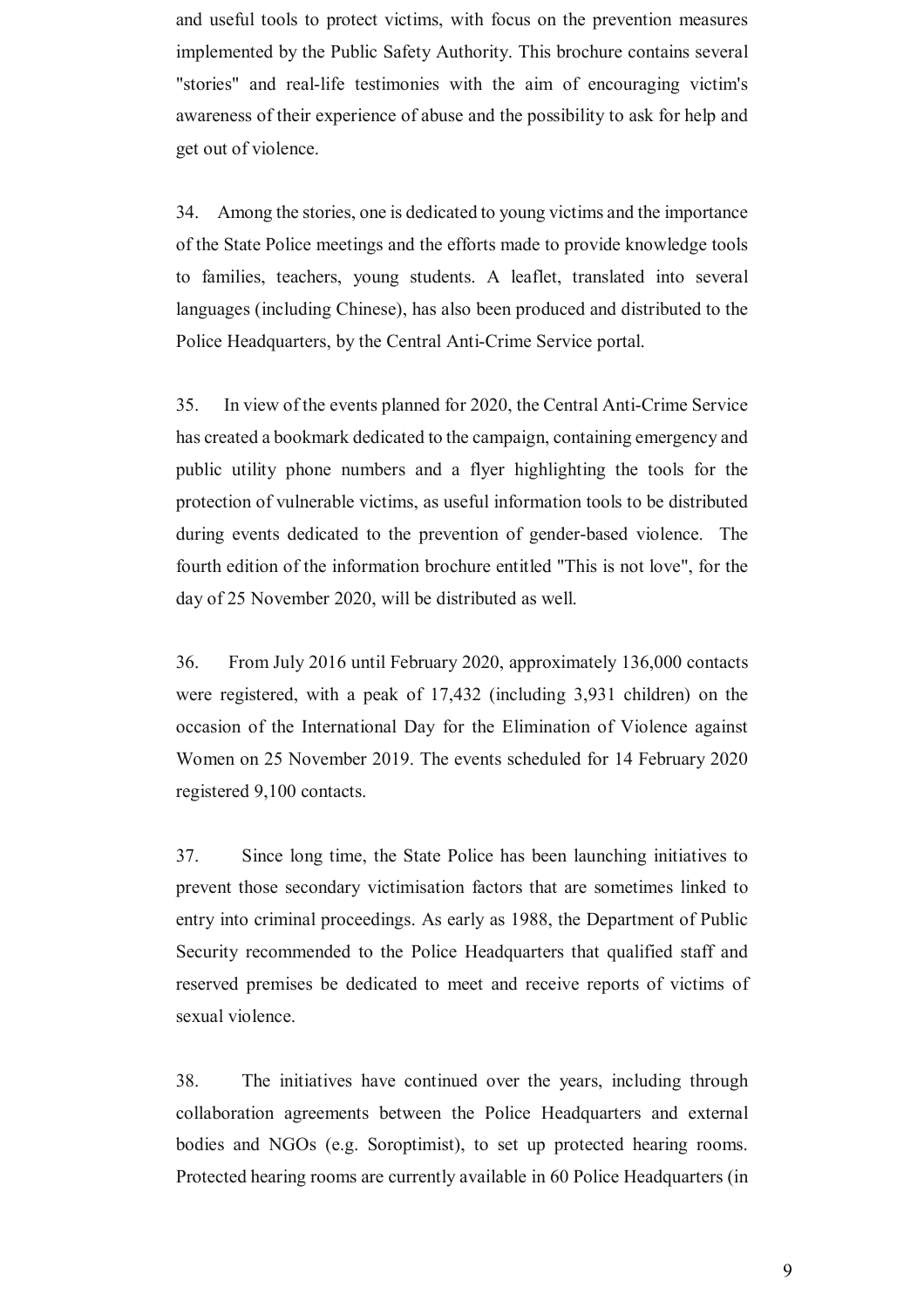some Police Headquarters, also at the detached police stations).

39. The strengthening of the multidisciplinary training of operators is a crucial point of every strategy and is a sector particularly cared for by the Central Anti-Crime Department, which has also set up a School in Neptune. In March 2019, at the Institute for Superintendents of Spoleto, the course "The monitoring measures of the Quaestor" was held by devoting attention, among other things, to the warning - including the warning for cyberbullying - and the reception of the victim.

40. It was attended by 110 police officers of the local Police HQs.. Experts from the State Police, psychologists, university lecturers, representatives of the Department for Equal Opportunities of the Presidency of the Council of Ministers collaborated.

41. For the first time, the operators of the Anti-Crime Divisions were trained on the best practices of approach - with regard to victims and abusers - in order to correctly assess the risk, with an in-depth examination of issues concerning gender-based violence. This initiative was implemented in the framework of the Cooperation Agreement signed between the Department of Public Security and the Department for Equal Opportunities of the Presidency of the Council of Ministers, on 28 December 2017.

42. A new impetus to the need to ensure the timely training of staff, by planning specific compulsory courses for staff performing public security and criminal police functions, was given by the Central Anti-Crime Department following the entry into force of Act No. 69/2019 (the so-called "Red Code").

43. The Police Headquarters have scheduled training events, including the initiative of the Rome Police Headquarters, which, in compliance with departmental instructions and following the directives issued by the Rome Public Prosecutor's Office, has launched "internships" at the Specialised Section of the Investigative Unit on gender-based violence-related crimes and crimes against children for all the referees of the peripheral Offices (Commissariats) on this issue, so as to establish a "network" of specialised personnel in every branch of the Police Headquarters.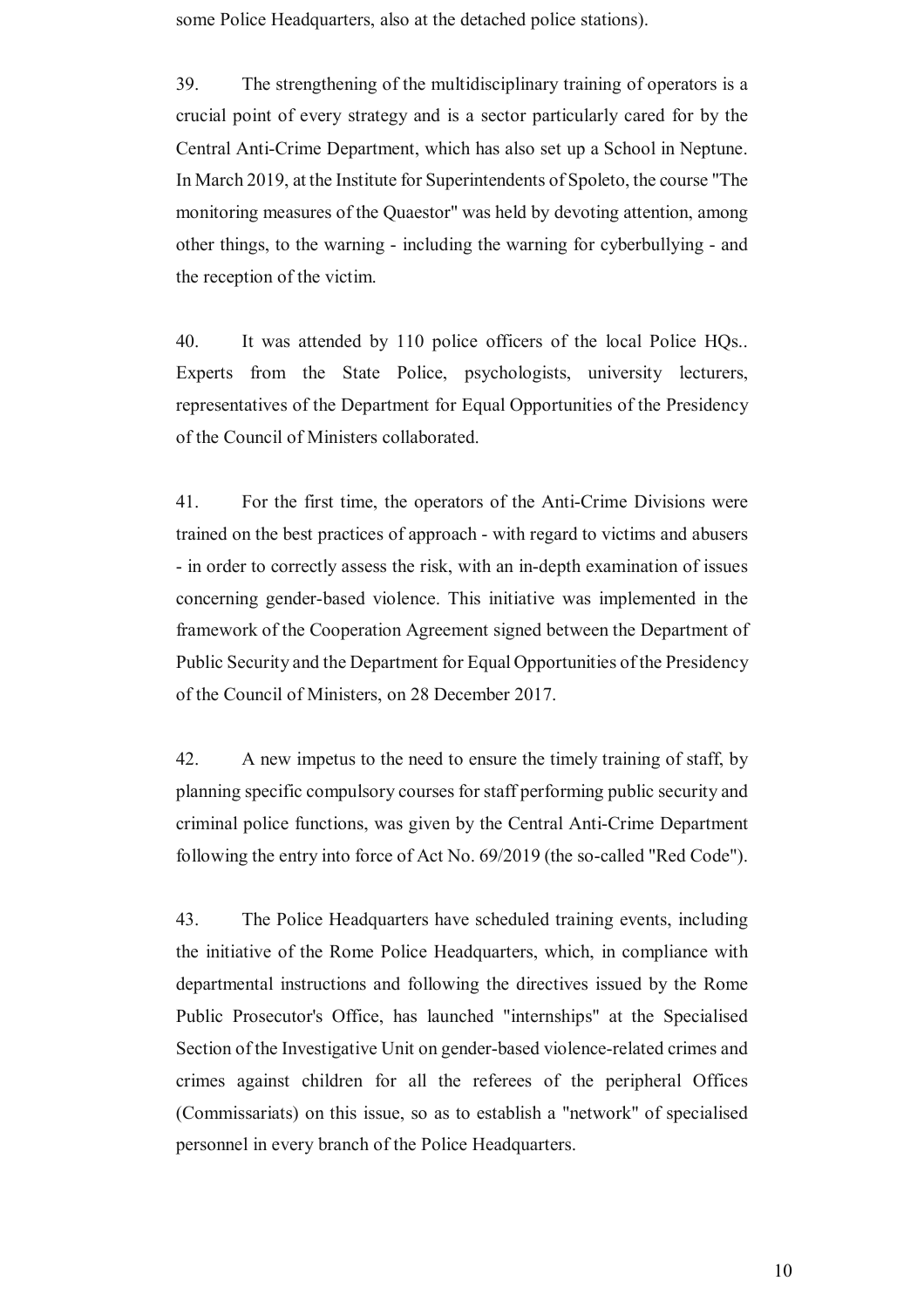44. In January 2020, in collaboration with the Central Directorate for Education Institutes, e-learning modules on gender-based violence were defined for the general updating of State Police personnel, currently available on the SISFOR platform.

45. The study of effective operational tools that allow the emergence of situations of violence in "first intervention" activities has been deepened, to give impetus to an in-depth analysis aimed at preventing the escalation of violence, taking due account of the need for a correct approach of the operators towards the victim.

46. Starting from 2018, a new development has been given to the Protocol of first intervention coordinated by the Territorial Control Service of the Central Anti-Crime Department as created in 2014 to highlight, in cases of intervention for domestic violence, the repetition of episodes in further projects to strengthen its effectiveness and allow the monitoring of "grey areas", namely those situations in which victims have not yet decided to take criminal or administrative action.

47. In terms of operational response, a Project was launched in 2019 and is currently underway, with the aim of recognising the victim of violence already identified when police officers respond to a call to the 112 NUE emergency number. For this purpose, a specific platform is being tested. In December 2019, the procedures described in the ''processing card'' of the intervention protocol were shared with the territory and updated in light of the changes made by Act No.69/2019.

48. The interventions described above are managed through the operational instruction called IO 05 - Rev.02 of the ISO 9001:2015 MQ03 quality manual: This is a procedure, which complies with ISO 9001:2015 quality, aimed at standardising the activities carried out by the Operations Centres of the Police Headquarters when they are coordinating operations related to episodes of domestic violence. With the aim at specialisation in territorial control, the above model is implemented through specific basic training modules.

49. Since 2018, targeted educational modules have been introduced in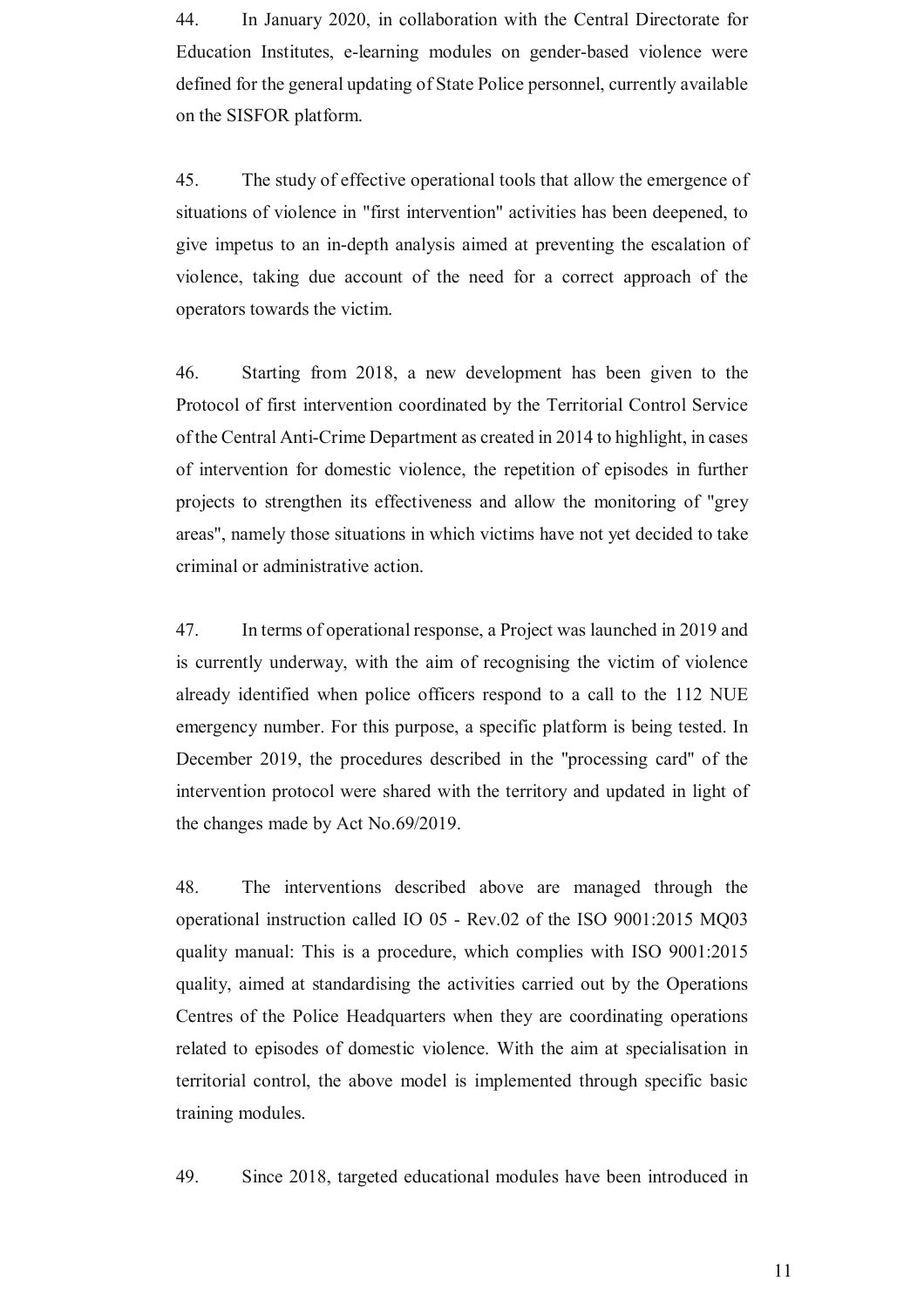two training courses for agent trainees and in eight training courses for territory control operators. The expected results, in the medium and long term, are a more effective fight against recidivist behaviour and an increasing confidence, on the part of women, to turn to the Police Force to report cases of violence.

50. In the overall framework of the strengthening of initiatives aimed at improving the prevention and fight against criminal phenomena affecting vulnerable victims, the YOUPOL IT application allows a direct request for assistance to the Police Headquarters' Operations Centres through the reporting of messages and images concerning bullying, drug trafficking and, since 27 March 2020, gender-based violence.

51. The YOUPOL APP is therefore an alternative channel of communication to traditional, indispensable emergency numbers. YOUPOL was launched in 2017 and can be activated on smartphones, tablets and computers. Through the APP, it is possible to call 112 NUE directly or transmit messages (including multimedia messages) in real time to State Police operators.

52. The reports, automatically geo-referenced, are received by the Operations Halls of the Police Headquarters responsible for the territory, but it is possible for the user to indicate the place where the events took place. Moreover, for those who do not wish to register and provide their data, it is possible to make reports anonymously.

53. As part of its activities to combat and prevent the phenomenon of gender-based violence, the Central Operations Department of the Central Anti-Crime Department has set up a specific Section, made up of specialised operators, which is continuously and incisively involved in the investigation of violence against vulnerable groups, availing itself, according to emerging needs, of the collaboration and support of all the units of the Central Department. In this context, it has also provided for *ad hoc* Investigation Sections within the Investigations Units of the national territory.

54. Criminal phenomena are analysed by the Criminal Analysis Service of the Central Directorate of the Criminal Police that makes strategic use of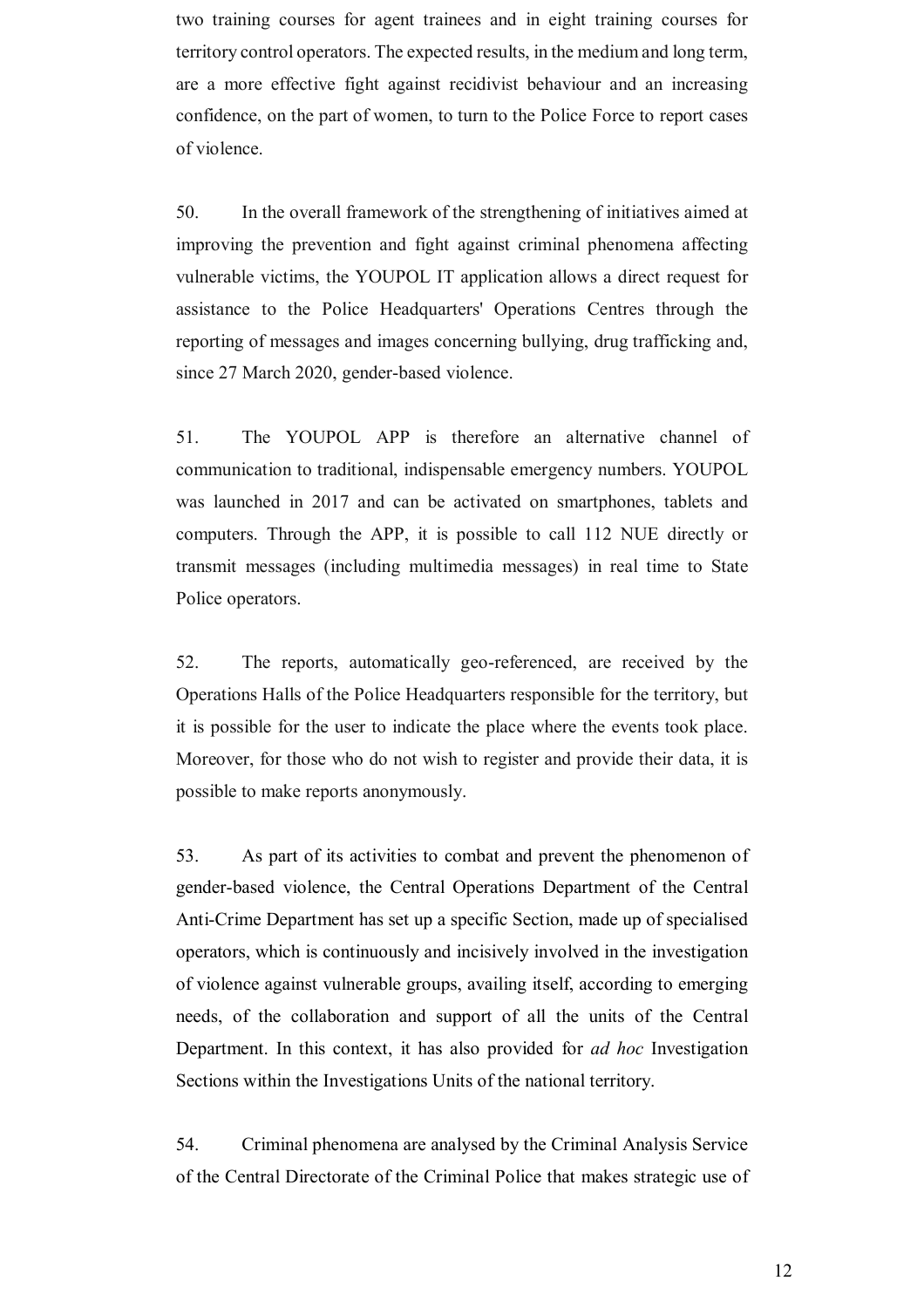this wealth of information, preparing targeted analysis documents for the National Public Security Authority, which can also be a reference in the daily operational activities of the Police Forces.

55. The aforesaid Service also carries out an accurate analysis of all criminal episodes that integrate cases attributable to gender-based violence. Particular attention is paid to voluntary homicides through the study and analysis of all the data acquired by the Police Force Database, which is compared with the information received from the territorial Police Headquarters and the Carabinieri Corps. The monitoring and examination of the information acquired makes it possible to reconstruct the dynamics of the event, the motive, the context in which the offence took place, and any family or sentimental relationships that linked the persons involved.

56. The activity of analysis on such complex issues, such as gender violence, requires constant dialogue with the most important institutions operating in the relevant sectors and with national, European and international research bodies, with which, among other things, the papers prepared by the Service under reference of the Ministry of Interior, on the relevant issues are shared.

57. In the current month, a document was produced to summarise the trend of some crimes introduced by the aforementioned Act No.69/2019, which expanded the system of protection for women victims of gender-based violence.

58. Specifically, the analysis of the trend in crimes can be a tool to assess how the new legislation has made protection measures in support of vulnerable victims more immediate and effective. Moreover, the report can be a useful tool, able to provide a framework for prevention and contrast strategies of the Police Forces, highlighting which are the areas most at risk or the most used means to commit certain types of crimes, such as the use of technologies and, in particular, of social media with regard to the perpetration of the crime of unlawful dissemination of sexually explicit images or videos (Art.612ter, penal code).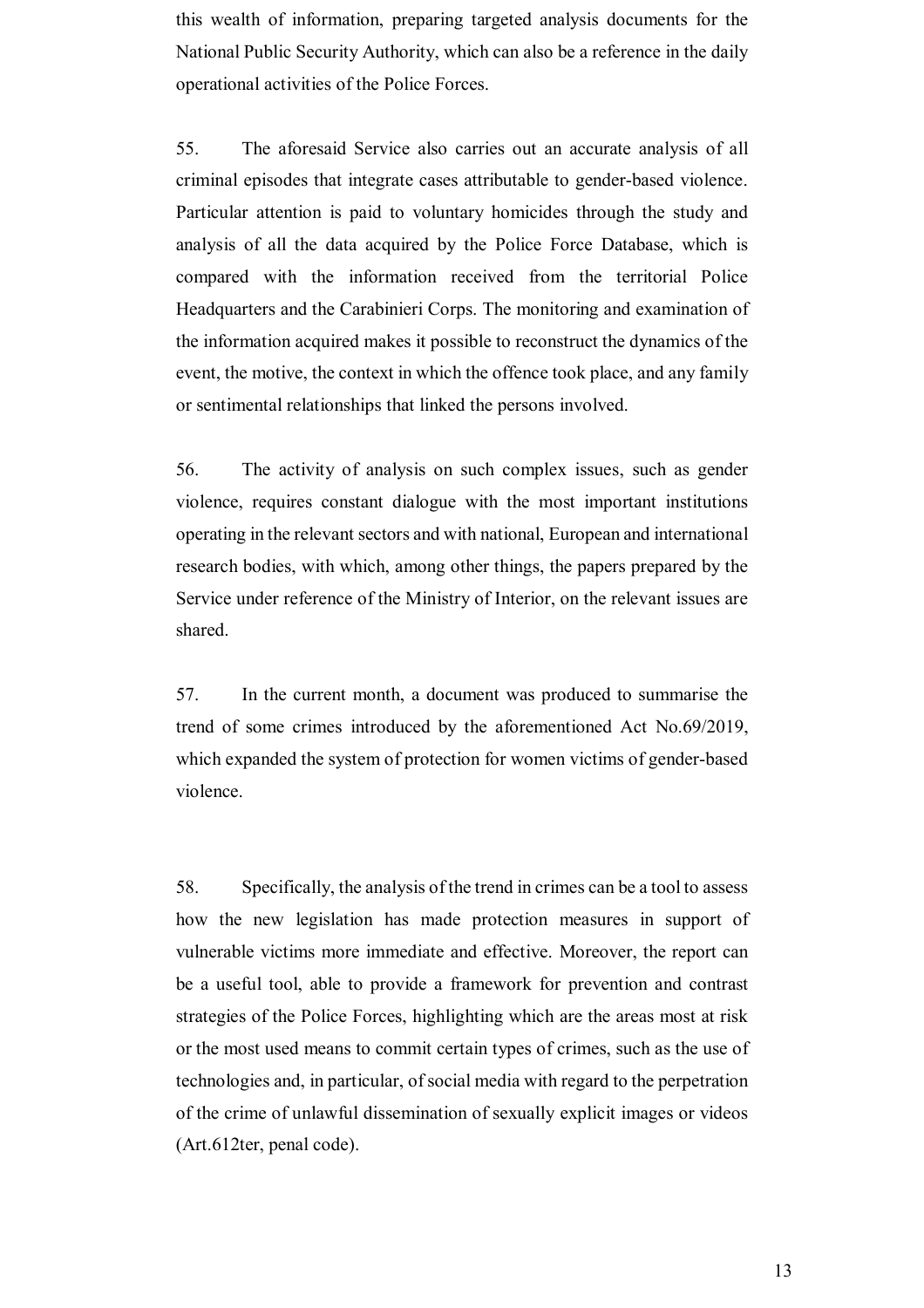59. In terms of prevention, moreover, a study is currently underway aimed at implementing the inter-force database, created for operational purposes, in order to also acquire information on the victim and the relationship with the perpetrator of the crime, as well as on the contexts in which certain particular types of crimes are committed. This enrichment will benefit not only the criminal analysis and the Police Forces, but also all those institutional and private subjects involved in this field.

60. Since long time, the Postal and Communications Police of the Department of Public Security has launched functional operational strategies throughout the country, both with regard to the identification of web platforms used to convey such conduct, and with regard to the consequent identification of the perpetrators, with specific attention to juvenile victims.

61. In this context, a careful and continuous monitoring of the network, carried out 24 hours a day, by operators in the sector, is ensured in order to guarantee an effective containment of the various forms of online victimisation, also through an in-depth analysis of the numerous reports made by users of the network through the Online Public Security Commissioner. On the same portal, the Postal and Communications Police has generated specific alerts, through which it informs about the risks and dangers of the network and the consequences of illegal conduct.

62. In addition to the continuous monitoring of the web, the Postal and Communications Police is constantly engaged in the design and implementation of campaigns to raise awareness of the risks of the internet, aimed at students of all levels, parents and teachers, in the awareness that only through effective preventive action, characterized by the conveyance of correct information functional to a correct use of the web, it is possible to contain the particular phenomenology of crime: it is considered necessary, in fact, a training-based and informative approach that allows to achieve a concrete cultural transformation, especially in the younger generations, capable of leading to a responsible and conscious way of using the computer network.

63. Among the various initiatives to raise awareness and prevent the risks and dangers connected to the use of the Internet, we would like to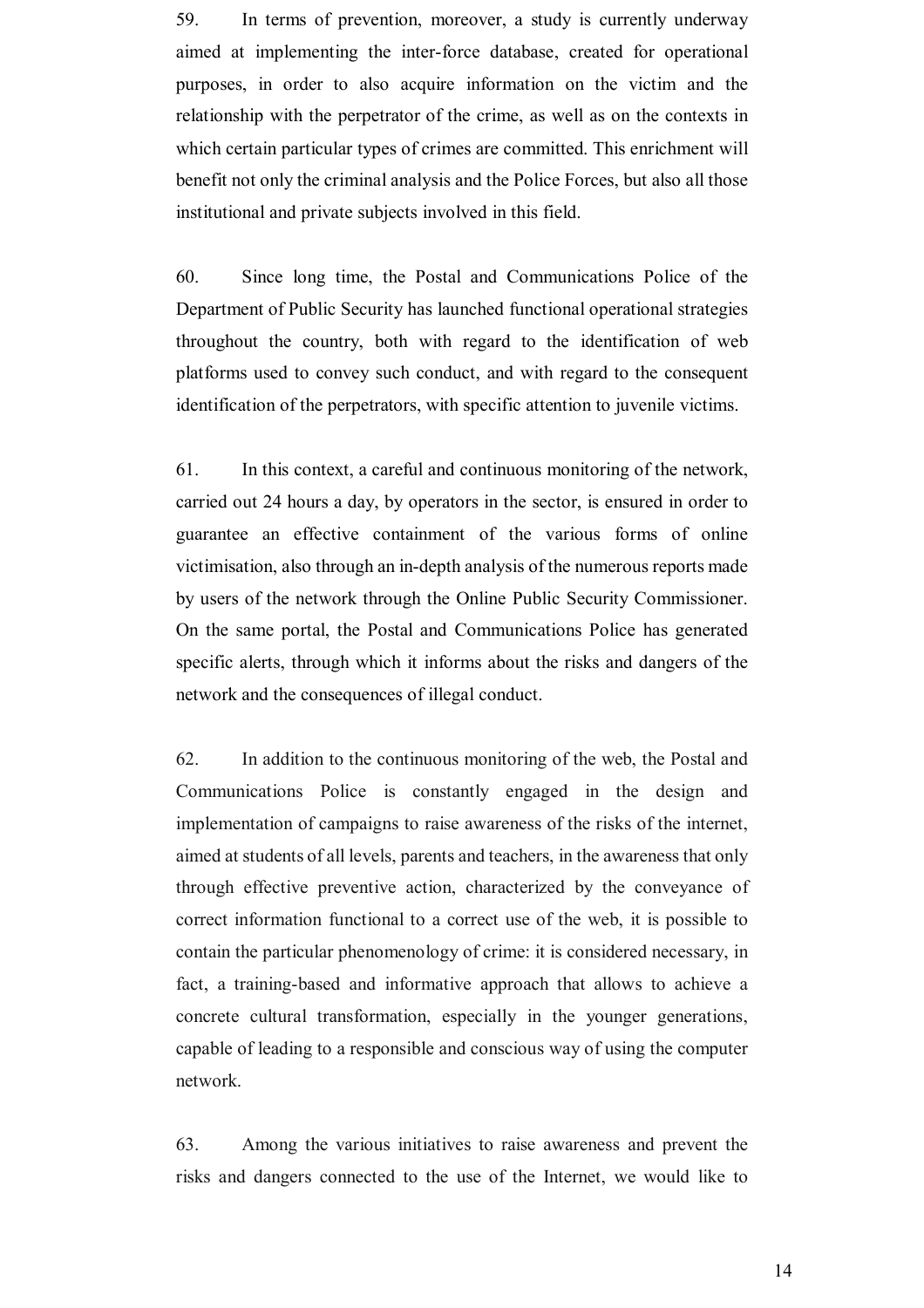mention, "*Una vita da social*": the main national itinerant campaign, now in its 8th edition. This is in fact a dynamic and up-to-date project, aimed both at educating learners to an undistorted use of the Internet (exalting the opportunities it can offer) and at realising concrete opportunities for listening the new generations.

64. The recent cases concerning the participation of children in messaging groups in which violent and/or child pornographic material circulated are a current manifestation of the difficulty of the children to understand the real gravity of the digital actions: the experiences matured, in fact, show how in them there is not yet full awareness both of the durability of the computer trace and of the seriousness of the act of sharing material that represents the most aberrant and serious form of abuse against children.

Also for this reason, in order to make the prevention action more and more effective with respect to such conducts, the operators of the Postal and Communications Police meet at schools, throughout the national territory, students, teachers and parents, with the aim of developing in young people the awareness that the web can be dangerous and to support teachers and families in guiding digital natives to have a balanced relationship with the devices they use.

65. As part of the action of containment and fight carried out by the Postal Police against online conduct, also related to gender discrimination area, particular attention is paid to the phenomenon of violence against women, which takes place through online conducts, too.

66. In these operational contexts, also with a view to effective containment, it is stresed the importance of promptly reporting the undue dissemination of multimedia content, formalizing as soon as possible, a complaint to the Police Offices, which is essential not only to allow the timely start of the investigation, but also to allow the immediate attempt to remove the images or videos published.

67. Furthermore, it should be noted that in the operational context of containing and combating this specific criminal phenomenology, particular attention is paid to the conducts that integrate the criminal offences of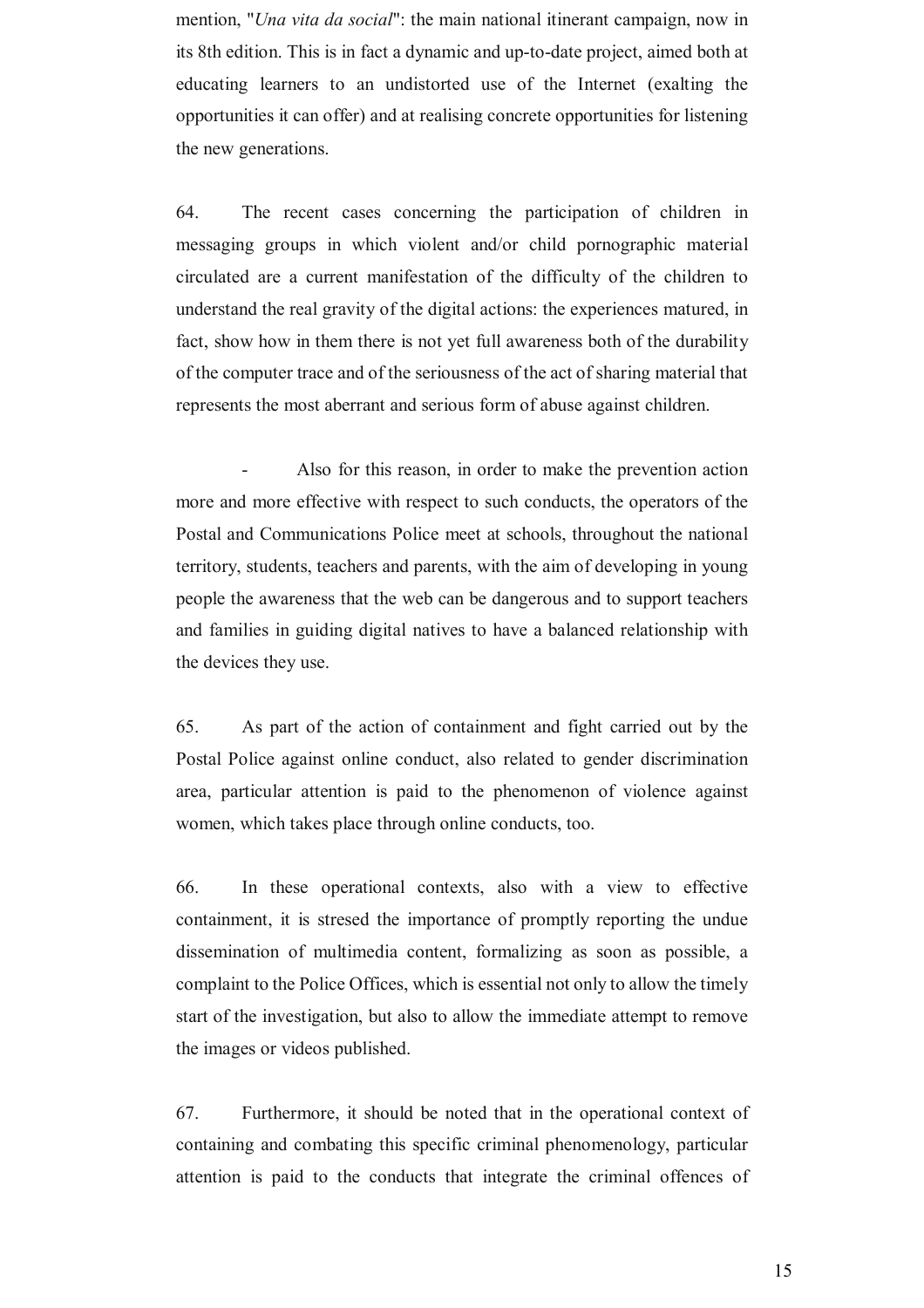"persecutory acts" (so-called stalking pursuant to Art.612bis of the Criminal Code) and "unlawful dissemination of sexually explicit images or videos" (socalled revenge porn, Art. 612ter of the Criminal Code).

68. With regard to the latter crime, the investigative experience has shown that the majority of victims are women, who experience the consequences of the dissemination of intimate images as a real sexual violence, also because in most cases, at the time the complaint is filed, the content published online has already become viral, with an important psychological impact on the victim.

69. At the same time when acquiring the complaint, the experts of the Postal Police immediately proceed to detect and document the images and videos reported by the victim, identifying the essential elements to be able to proceed, once the Judicial Authority has been informed, with the acquisition of the telematic data necessary to identify the origin of the file upload by the author. This first search for illicitly disseminated content is followed by a second more detailed search aimed at identifying any replicas of the aforementioned content on other web spaces (i.e. blogs, social networks), in order to determine the actual degree of dissemination.

70. The managers of the web spaces concerned are then involved in order to acquire the telematic data under reference and proceed with their removal in order to interrupt, when possible, the prejudicial effects linked to further public exposure of the victim. As in all computer-related investigations, the processing of the acquired data, being functional to the acquisition of the author, follows.

71. The intervention is even more complex in cases where the dissemination does not take place using traditional and more common social networks, but instant messaging applications are used for the specific criminal conduct, which, on the one hand, favour the rapid sharing of content on thousands of devices and, on the other hand, are characterised by the high levels of confidentiality offered to their users. This scenario facilitates the implementation of a further modality of violence against women: the phenomenon of so-called "virtual rapes", which takes place within closed groups in which, giving vent to violent fantasies and offensive behaviour,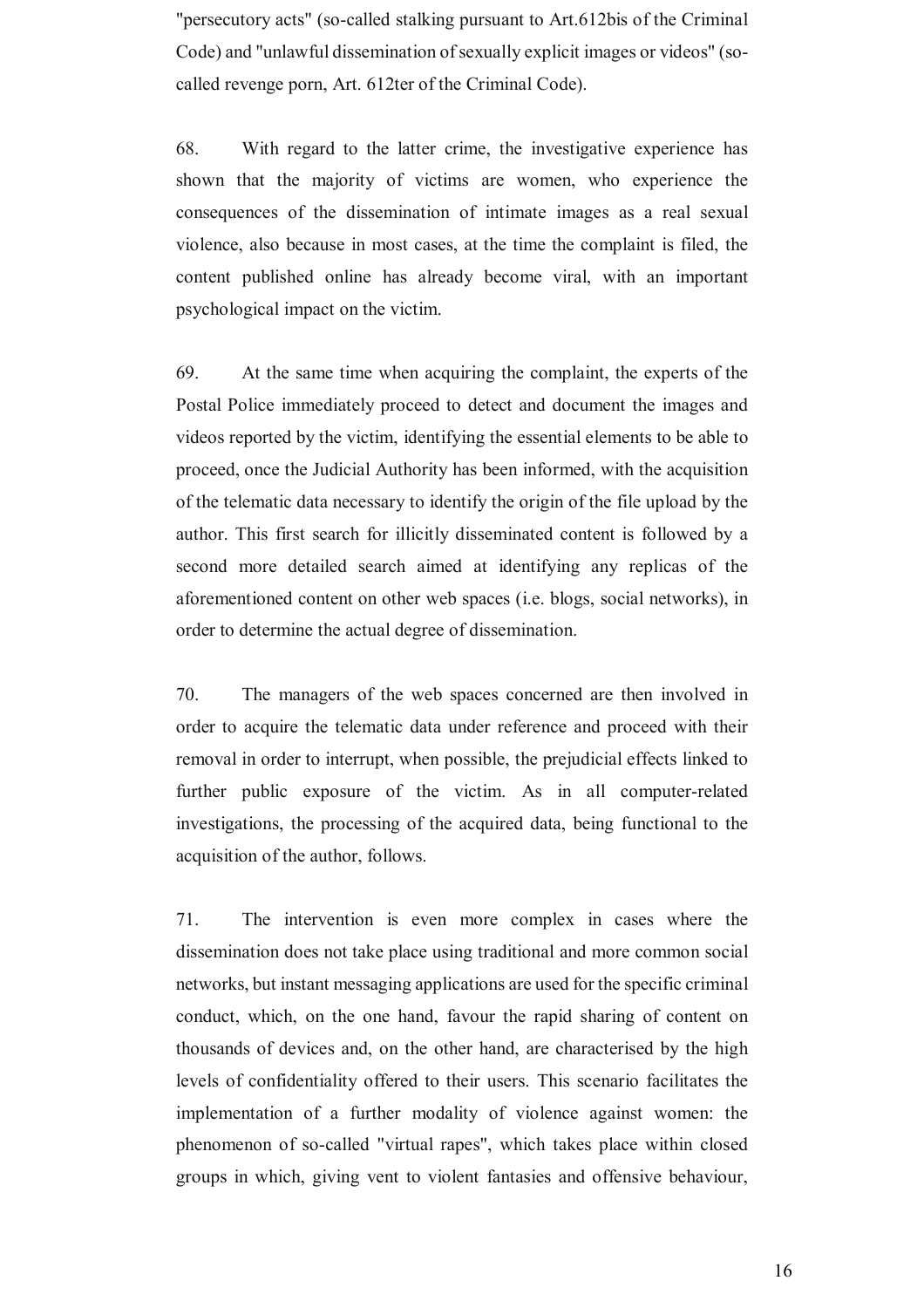photos of unsuspecting women portrayed in their daily lives, as found on social networks or copied from instant messaging contacts, are shared.

72. Also in an attempt to contain these criminal methods, in the awareness of the strategic importance of preventive action, the Postal and Communications Police organises information and awareness-raising campaigns to provide advice on how to prevent the so-called "revenge porn" and virtual rapes, recommending to avoid any forms of documentation of one's intimacy, as even a simple photo shot kept on the device of one of the partners, exposes to the potential risk of disclosure: sending intimate photos and videos even to the partner alone represents, in fact, a weak link in the "chain of custody" of such contents and exposes to possible blackmail or defamation.

73. In this context of prevention, given that the analysis of the criminal events under examination indicates conduct attributable to children, from the point of view of the strategy of active law enforcement on several levels, the above-mentioned information campaigns aimed at adolescents in an attempt to make them aware of the seriousness of behaviours which, in addition to causing often irreparable damage to victims, determine criminally relevant consequences for their perpetrators.

74. On numerous occasions of meetings, the importance of promptly reporting the undue dissemination of multimedia contents is highlighted, formalizing, as soon as possible, a report to the Police Offices, being a prerequisite, which is essential for both the start of the investigative activity and to allow the immediate attempt, where prosecutable, to remove the published images or videos.

75. It should also be noted that the current health emergency and the related need to contain the spread of the virus, which has been carried out for long periods of time, even with the suspension of school activities in person, has inevitably forced to raise the level of attention paid to the criminal phenomena relating to particular criminal conduct.

76. The increase in leisure time, not only for children, but also for many adults, combined with the inevitable increased use of computer systems, are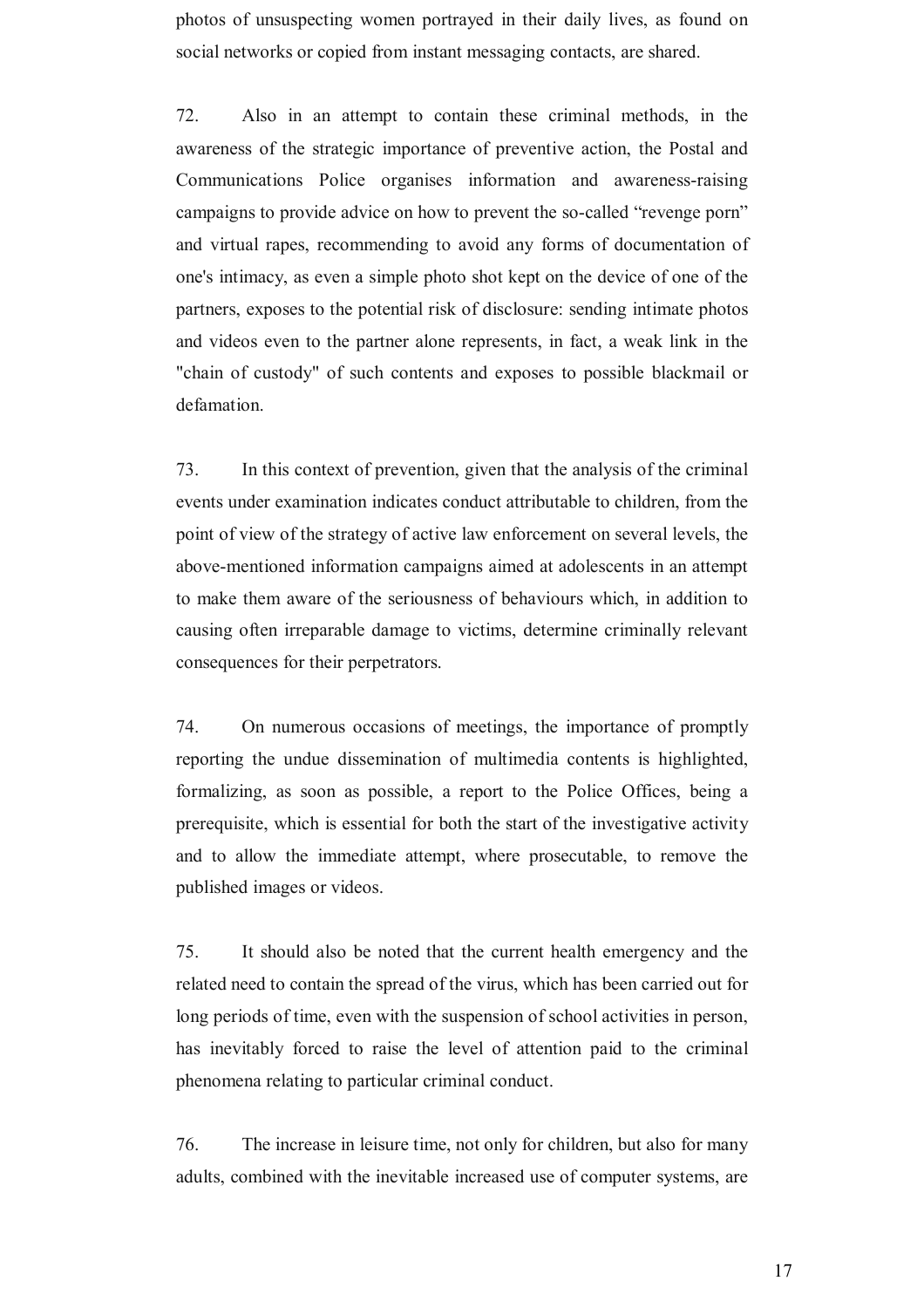in fact, potentially useful factors that could lead to an increase not only in the offences of child pornography on the Internet, but also in sexual blackmail against women.

77. The impact of these factors, in terms of their contribution to the potential increase in the particular crime phenomenology, appears even more significant when we consider that they are found, by virtue of the current pandemic, in large portions of populations living in different areas of the planet: since the illegal sharing and dissemination of multimedia contents (pertaining to the most intimate sphere of people) is characterized by its transnational nature and the measures adopted worldwide to ensure the socalled social rarefaction contribute to raise the level of specific risk.

78. For this reason, since the beginning of the pandemic spread of the Sars-Cov2 virus, the Postal and Communications Police, with the use of all its territorial articulations, has: intensified the monitoring of the web, in order to prevent the increase in the number of relevant crimes; strengthened the connection of investigations in international police and judicial cooperation channels - a fundamental strategic prerequisite for disarticulating the illicit virtual communities characterised by an organised structure; raised, when possible, the level of collaboration with the most used social networks in Italy, with a view to synergy in the fight against the improper use of the web, defining preferential channels of communication and management of criminal cases. All this, in an attempt to adapt the response, also in terms of prevention, to the changing needs connected to the current health emergency.

79. Lastly, it is to be stressed the activity carried out by the relevant specialised operators in the fight against hate crimes on the ground of discriminatory conducts, including on the ground of gender.